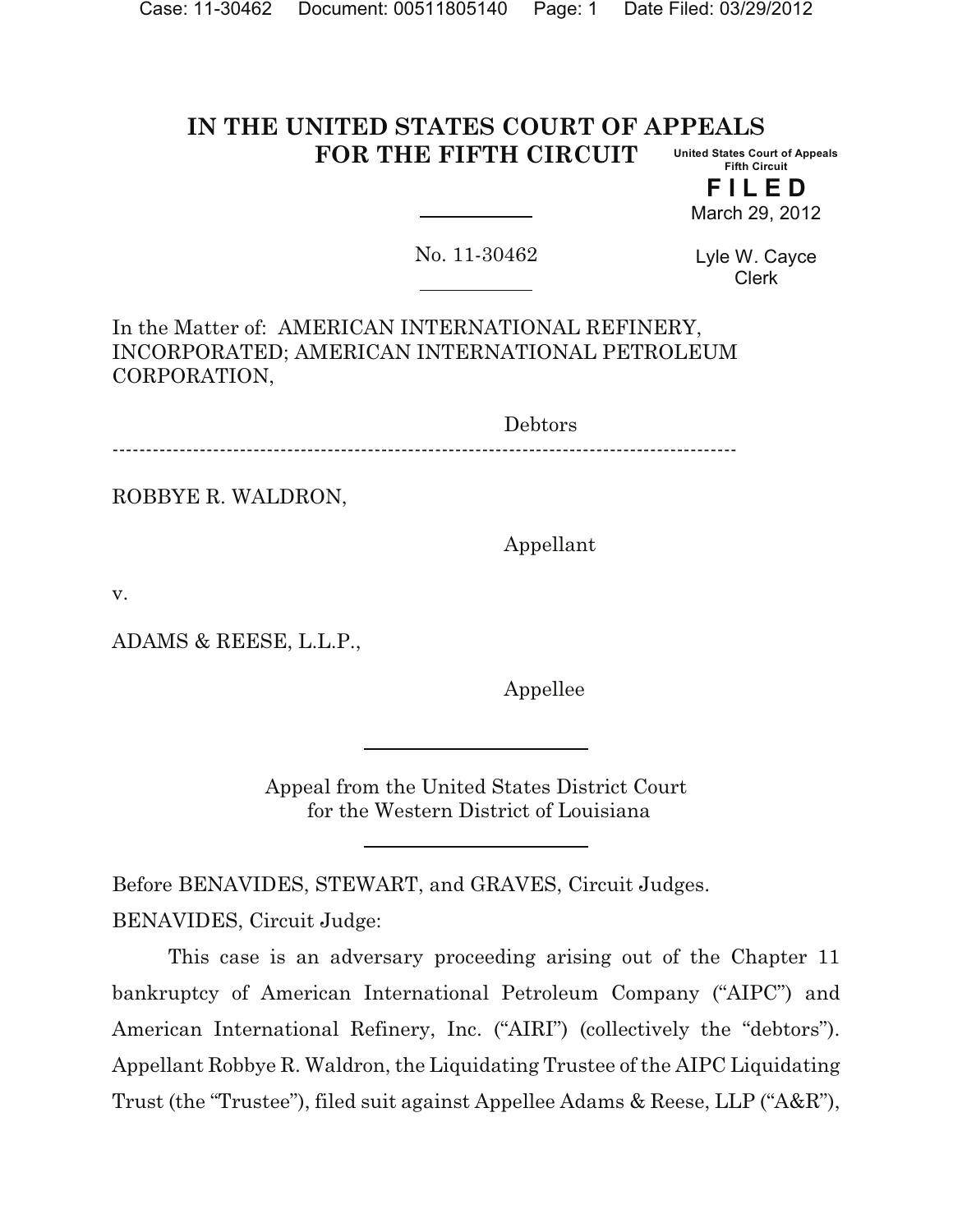the former debtors' counsel, seeking disgorgement of the attorney's fees awarded during the bankruptcy. After a bench trial, the bankruptcy court ordered a sanction of \$135,000 for A&R's failure to adequately disclose various connections it had to the debtors and creditors, but it found that A&R did not have a disqualifying adverse interest. The Trustee appeals, arguing that A&R was not disinterested and that all legal fees should have been disgorged. We AFFIRM.

## **I. FACTUAL AND PROCEDURAL BACKGROUND**

At the time of its bankruptcy, AIPC was a public corporation, with various affiliates and subsidiaries, including: AIRI, wholly owned by AIPC; St. Mark's Refinery, wholly-owned by AIPC; American International Petroleum Kazakhstan ("AIPK"), also wholly-owned; and Caspian Gas Corporation ("CGC"), partially owned. AIPC refined, produced, and marketed oil and engaged in oil and gas exploration in Kazakhstan. Through AIPK and CGC, one of AIPC's principal assets was a gas concession in the Shagyrly-Shomyshty gas field, located in Kazakhstan, called License 1551. At the time of its bankruptcy, the debtors' largest creditors were GCA Strategic Investment Fund Limited ("GCA") and Halifax Fund, L.P. ("Halifax").

In January 2004, in a transaction that forms a basis for part of the Appellant's claims against A&R, AIPK sold eighty-five percent of its interest in License 1551 to Bridge Hydrocarbons, LLC ("Bridge"), for approximately \$5 million. A substantial portion of this sum was used to pay back-wages and benefits to  $AIPC$ 's officers.<sup>1</sup> In connection with the Bridge transaction, GCA executed a consent agreement with AIPC, in which it agreed to release a security interest it held in AIPK's shares. On December 11, 2003, however, GCA sent a

 $1$  A&R acted as a neutral escrow agent for the Bridge transaction, although it did not represent either party and was eventually replaced by another law firm. Soon after completion of the Bridge transaction, A&R provided legal advice to AIPC on the accounting treatment of the payments AIPC had made to its officers.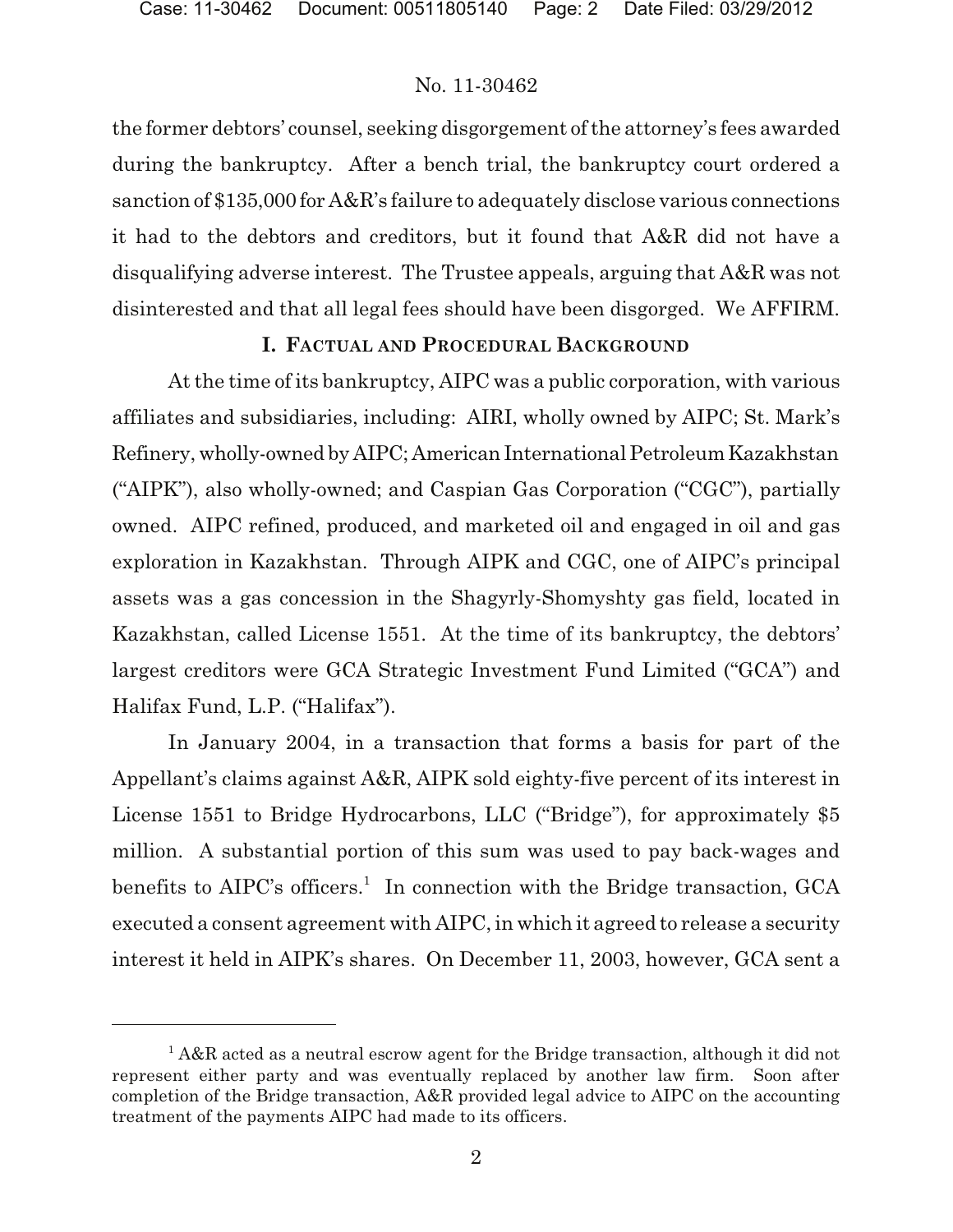letter to AIPC indicating that its release was subject to certain conditions. Even though these conditions never occurred, the Bridge transaction was still completed, and it is not clear if GCA effectively retained a security interest in AIPK's shares. In exchange for releasing its security interest, GCA was supposed to have received substitute collateral from AIPC in the form of an assignment of dividends payable from CGC to AIPK. The assignment was not executed prior to the closing of the Bridge transaction. During pre-bankruptcy petition negotiations between GCA and the debtors, A&R drafted the dividend assignment agreement (the "Dividend Assignment") between AIPC and GCA. Although the Dividend Assignment was not executed until after the filing of the debtors' bankruptcy petition, it was backdated to the date of the Bridge transaction. A&R never disclosed its role in drafting the Dividend Assignment to the bankruptcy court.

AIPC engaged A&R to assist in its restructuring in early  $2004$ <sup>2</sup>. In this role, A&R represented AIPC during the negotiations of an agreement with GCA (the "lock-up agreement."). The lock-up agreement provided that GCA would vote in favor of the bankruptcy plan that the debtors intended to propose, so long as GCA's claims were treated as set forth in the agreement. The lock-up agreement was never fully executed and the final bankruptcy plan was not based on the lock-up agreement's terms.

In fall 2004, AIRI and AIPC filed for bankruptcy in the Western District of Louisiana in the same proceeding. The debtors continued to retain A&R as bankruptcy counsel, an appointment that was approved by the bankruptcy court. One of the transactions that the Trustee also claims created a disqualifying conflict involves AIPC's payment of its bankruptcy retainer. Because AIPC did not have adequate cash to pay a retainer, AIPC management sought out a

 $2$  Prior to its bankruptcy, AIPC had been A&R's client on a variety of matters.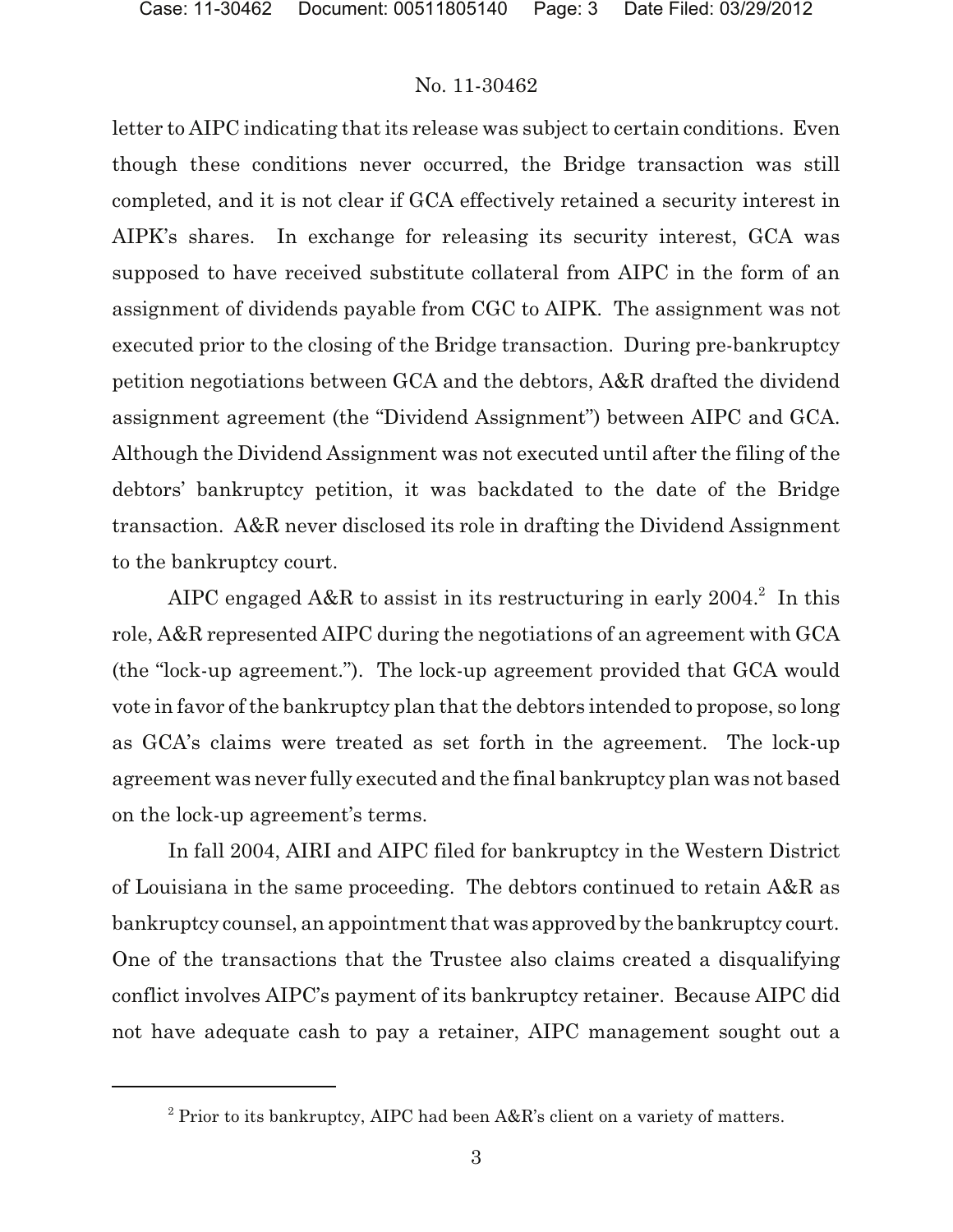different source of funding. An arrangement was reached, with A&R's knowledge, whereby GCA loaned St. Mark's Refinery—a wholly-owned subsidiary of AIPC—\$200,000 in exchange for a security interest in the sale of some real estate. As part of the transaction, GCA wired the retainer funds directly to A&R, with a notation indicating they were paid on behalf of the debtors. A&R's retention application to the bankruptcy court did not disclose the source of its retainer.

The bankruptcy action involved conflict over the treatment of GCA's secured claims. The Equity Security Holders Committee (the "Equity Committee") objected to the various bankruptcy plans filed by the debtors, largely on the ground that the plans treated GCA's claims too favorably. Ultimately, in March 2006, the Equity Committee and GCA reached a settlement. The settlement was confirmed by the bankruptcy court and it provided for full payment of all secured and unsecured claims and a distribution to equity holders.<sup>3</sup> A&R was awarded  $$678,936.25$  in fees and  $$63,100.67$  in costs. A&R did not, however, disclose GCA's payment of the initial retention fee to the court in its three separate applications for compensation.

The current adversary proceeding was filed in September 2006 by the Trustee.<sup>4</sup> In December 2006, after A&R disclosed that GCA paid its initial retainer fee, the Trustee filed an amended complaint adding claims for disgorgement and punitive damages for willful misconduct.<sup>5</sup> The bankruptcy court granted a motion for partial summary judgment, and it dismissed the

<sup>&</sup>lt;sup>3</sup> AIPC and A&R had no involvement in the negotiation or terms of the final settlement.

<sup>&</sup>lt;sup>4</sup> At the time of the filing of the current adversary proceeding, the Trustee was Jason Searcy. Searcy was later replaced by Robbye Waldron, the current liquidating Trustee. We simply refer to both individuals as the Trustee and do not distinguish between them unless it is relevant to the analysis.

 $5$  The complaint originally asserted claims for fraudulent and preferential transfer claims under 11 U.S.C. §§ 547, 548, and 550 against A&R, seeking avoidance and damages.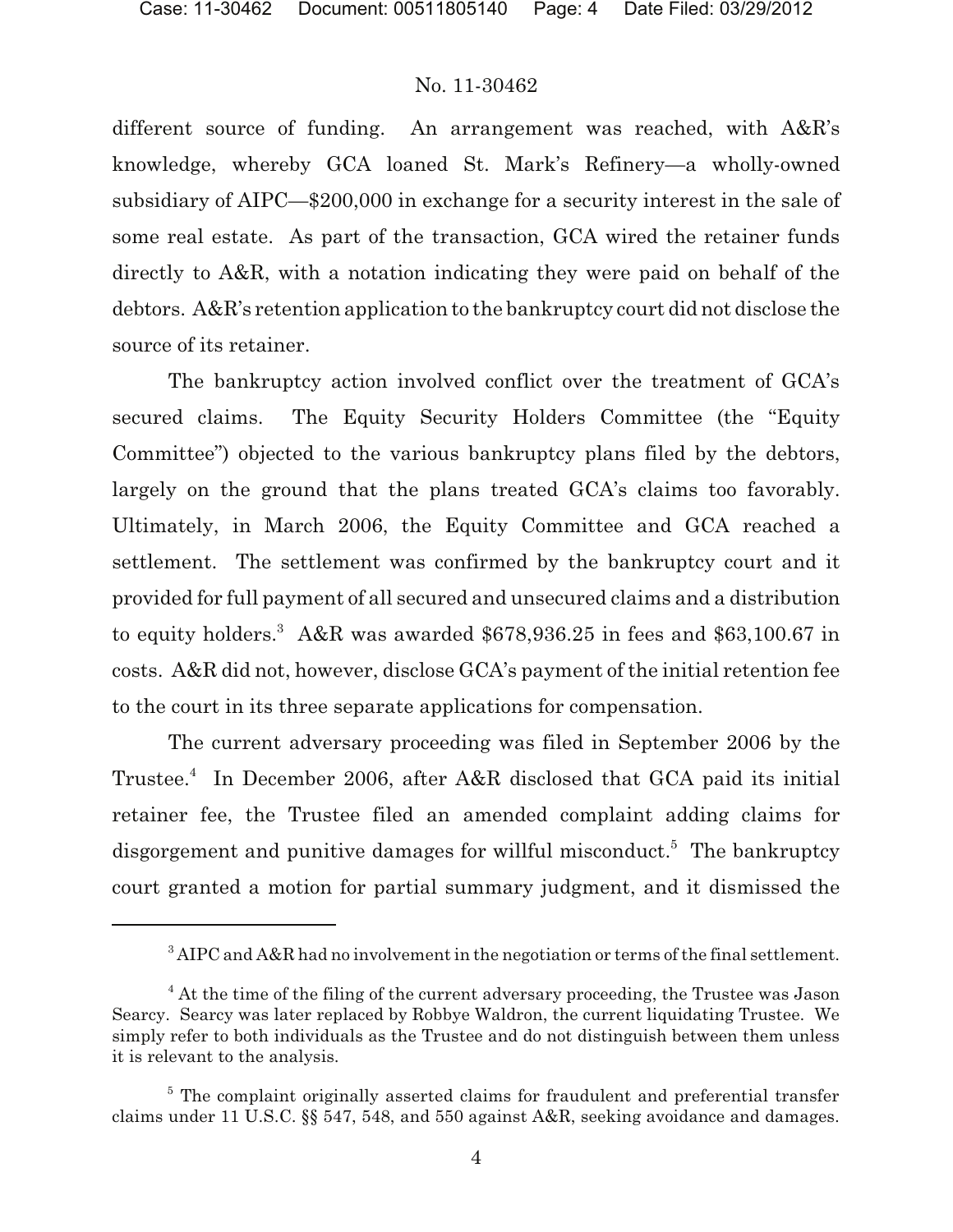Trustee's claims for willful misconduct. The Trustee later filed a second amended complaint, limiting the action to one for disgorgement. Subsequently, the Trustee filed a motion for leave to file a third amended complaint, seeking to add claims for fraud, fraudulent inducement, conspiracy, and breach of duty against A&R. The claims centered on A&R's decision not to dispute GCA's secured claims. The bankruptcy court denied in part and granted in part the motion, allowing the breach of duty claim, but not the fraud-based claims. The bankruptcy court later granted a motion for partial summary judgment, dismissing the breach of duty claim. Thus, only the disgorgement claim remained pending for trial.

The bankruptcy court held a three-day bench trial and issued a memorandum ruling and judgment, finding: (1) that A&R did not have a disqualifying adverse interest; (2) that A&R, nonetheless, failed to make adequate disclosures of its connections to the debtors and to GCA; and (3) that a disgorgement of \$135,000 was a proper sanction for the disclosure violations. The bankruptcy court denied all other relief. $6$  On appeal to this Court, the Trustee argues that the bankruptcy court's decision should be reversed because A&R was not disinterested, that all fees must therefore be disgorged, and that the bankruptcy court also abused its discretion by denying the motion to file a third amended complaint.

#### **II. STANDARD OF REVIEW**

"This court reviews the decision of a district court, sitting as an appellate court, by applying the same standards of review to the bankruptcy court's findings of fact and conclusions of law as applied by the district court." *In re Scopac*, 624 F.3d 274, 279–80 (5th Cir. 2010) (citing *In re Morrison*, 555 F.3d 473, 480 (5th Cir. 2009)). The factual findings of the bankruptcy court are

 $6$  On appeal, the district court upheld the bankruptcy court's decision in its entirety.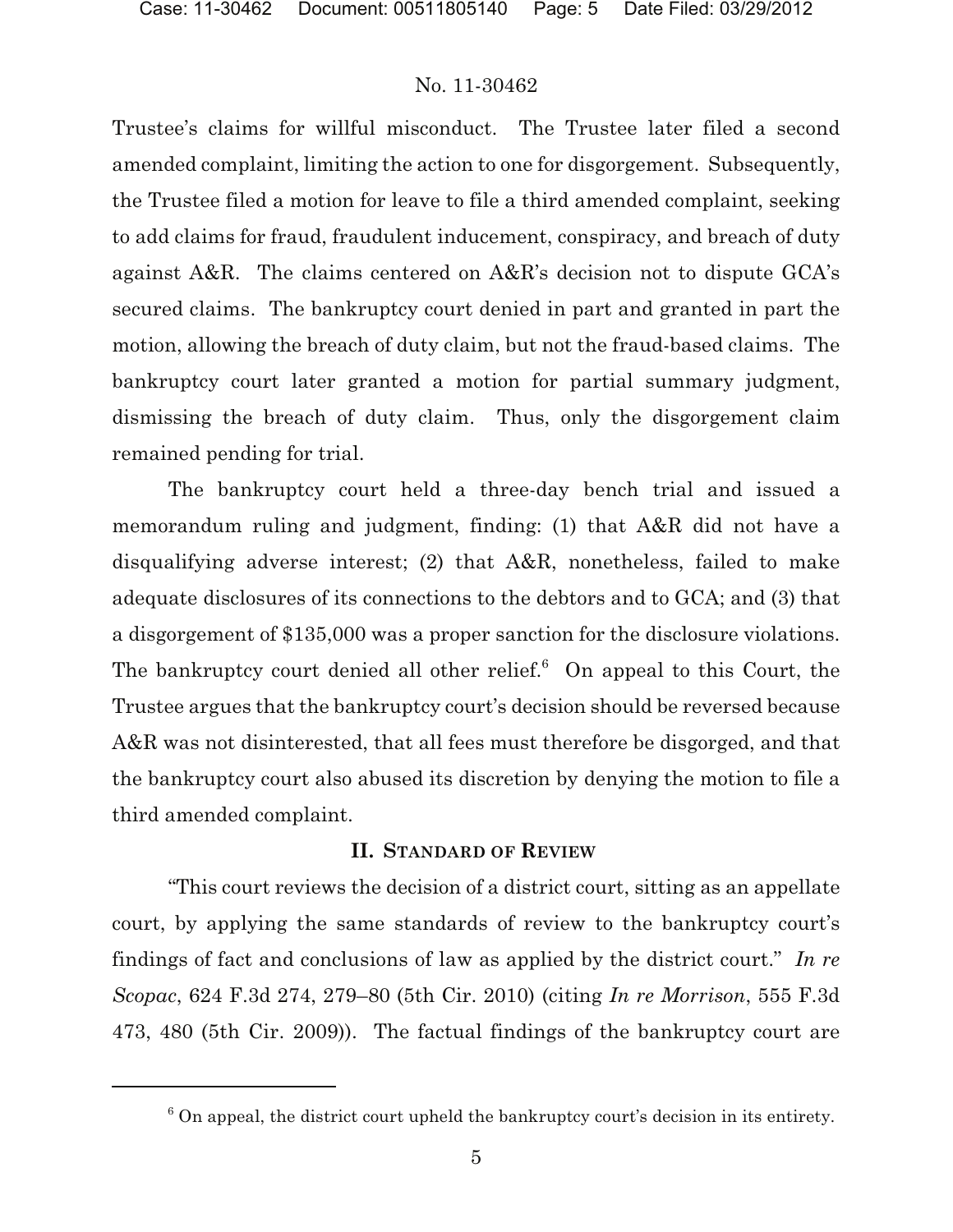reviewed for clear error and its conclusions of law are reviewed de novo. *Id.* "[The court's] finding of fact may be reversed only if the reviewing court has the definite and firm conviction that a mistake has been made." *Id.* (quotation marks omitted). A bankruptcy court's decision to disgorge fees or impose a sanction is reviewed for abuse of discretion. *In re West Delta Oil Co.*, 432 F.3d 347, 358 (5th Cir. 2005); *In re Prudhomme*, 43 F.3d 1000, 1003–04 (5th Cir. 1995). A denial of a motion for leave to amend is also reviewed for abuse of discretion. *Gentilello v. Rege*, 627 F.3d 540, 546 (5th Cir. 2010).

#### **III. ANALYSIS**

#### **A. Disqualifying Conflict of Interest**

On appeal, the Trustee's central argument is that the bankruptcy court erred in finding that A&R did not have a disqualifying interest. Specifically, the Trustee argues that A&R was not disinterested: (1) because GCA paid the bankruptcy retainer; (2) because of A&R's relationship with GCA; and (3) because A&R advised AIPC on how to characterize payments made to officers and directors several months prior to filing the bankruptcy petition.

The Bankruptcy Code requires that a professional retained by the debtor in possession not "hold or represent an interest adverse to the estate," and that the professional be "disinterested." 11 U.S.C. § 327(a); *In re W.F. Dev. Corp.*, 905 F.2d 883, 884 (5th Cir. 1990). The term "disinterested" is defined in 11 U.S.C. § 101(14) as a person (1) who "is not a creditor, an equity security holder, or an insider, "(2) who "is not and was not, within 2 years before the date of the filing of the petition, a director, officer, or employee of the debtor," and (3) who "does not have an interest materially adverse to the interest of the estate or of any class of creditors or equity security holders, by reason of any direct or indirect relationship to, connection with, or interest in, the debtor, or for any other reason." 11 U.S.C. § 101(14); *W.F. Dev. Corp.*, 905 F.3d at 884. A party has an "adverse interest" to the estate if they: "(1) [ ] possess or assert any economic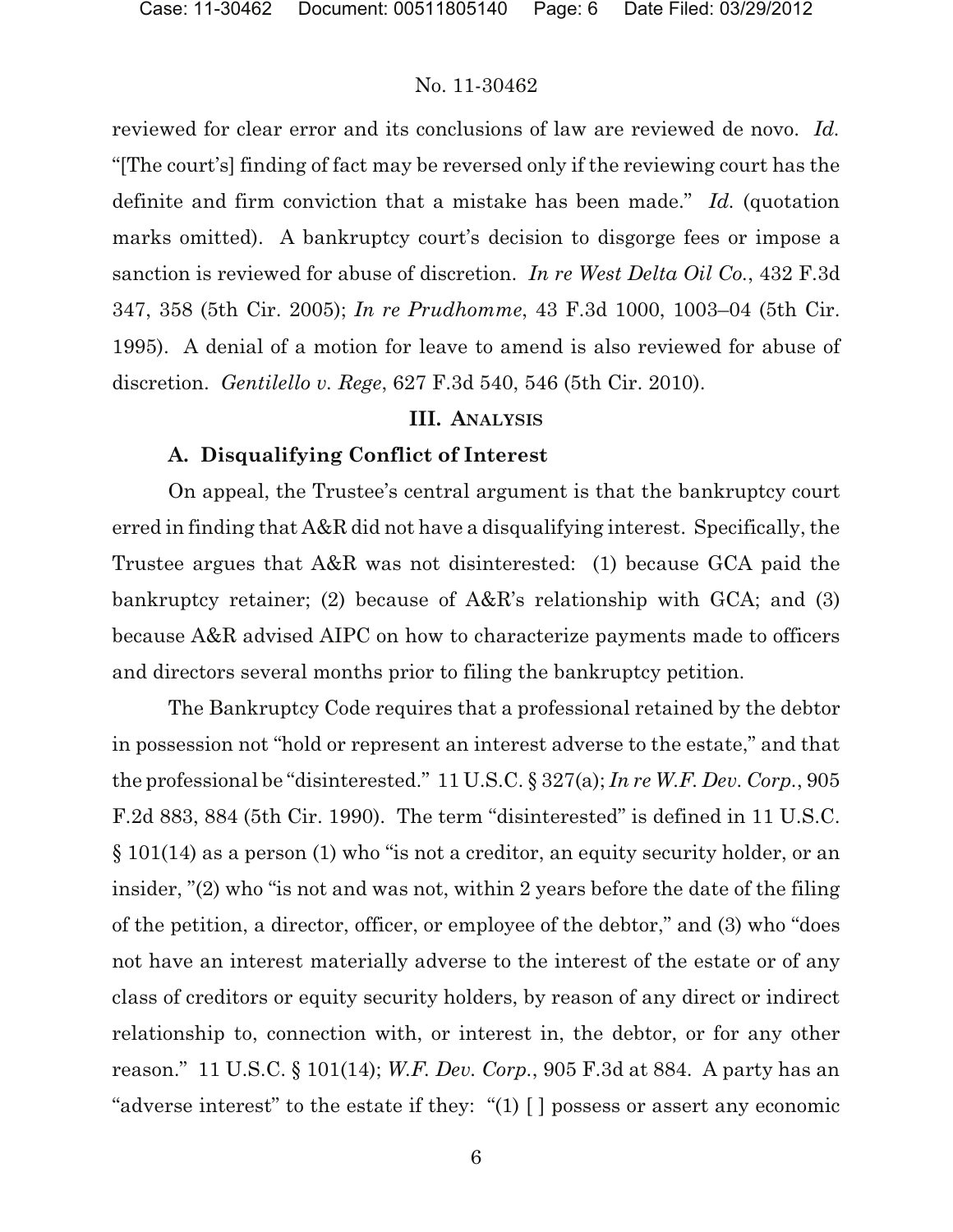interest that would tend to lessen the value of the bankruptcy estate or that would create either an actual or potential dispute in which the estate is a rival claimant; or (2) [ ] possess a predisposition under circumstances that render such a bias against the estate." *West Delta Oil*, 432 F.3d at 356 (quotation marks omitted); *see also In re AroChem Corp.*, 176 F.3d 610, 623 (2d Cir. 1999) (same); *In re Crivello*, 134 F.3d 831, 835 (7th Cir. 1998) (same).<sup>7</sup> The determination of an adverse interest must be made "with an eye to the specific facts of each case." *West Delta Oil*, 432 F.3d at 356. The standards for finding a conflict are "strict" and "attorneys engaged in the conduct of a bankruptcy case 'should be free of the slightest personal interest which might be reflected in their decisions concerning matters of the debtor's estate or which might impair the high degree of impartiality and detached judgment expected of them during the course of administration.'" *West Delta Oil*, 432 F.3d at 355 (quoting *In re Consol. Bancshares, Inc.*, 785 F.2d 1249, 1256 & n.6 (5th Cir. 1986)).

Under Section 328(c), "[a] court may deny compensation for services provided by an attorney who holds such an adverse interest." *West Delta Oil*, 432 F.3d at 354–55; 11 U.S.C. § 328(c). A bankruptcy court is not required, however, to deny all compensation if an attorney has an adverse interest and is found to not be disinterested. *West Delta Oil*, 432 F.3d at 355 n.22 (explaining that the rule is flexible because a bankruptcy court is one of equity); *In re Prince*, 40 F.3d 356, 359–60 (11th Cir. 1994) (same); *Gray v. English*, 30 F.3d 1319, 1324 (10th Cir. 1994) (same).

As noted, the Trustee argues that A&R was not disinterested based on three different grounds. Two of these grounds focus on A&R's connections to

 $\frac{7}{7}$  The "adverse interest" term in Section 327(a) is generally considered to have the same meaning as the "adverse interest" term in Section 101(14). *See, e.g.*, *West Delta Oil*, 432 F.3d at 356 (stating the phrases as having the same meaning); *In re WorldCom, Inc.*, 311 B.R. 151, 164 (Bankr. S.D.N.Y. 2004) (stating the two definitions form a "single test to judge conflicts").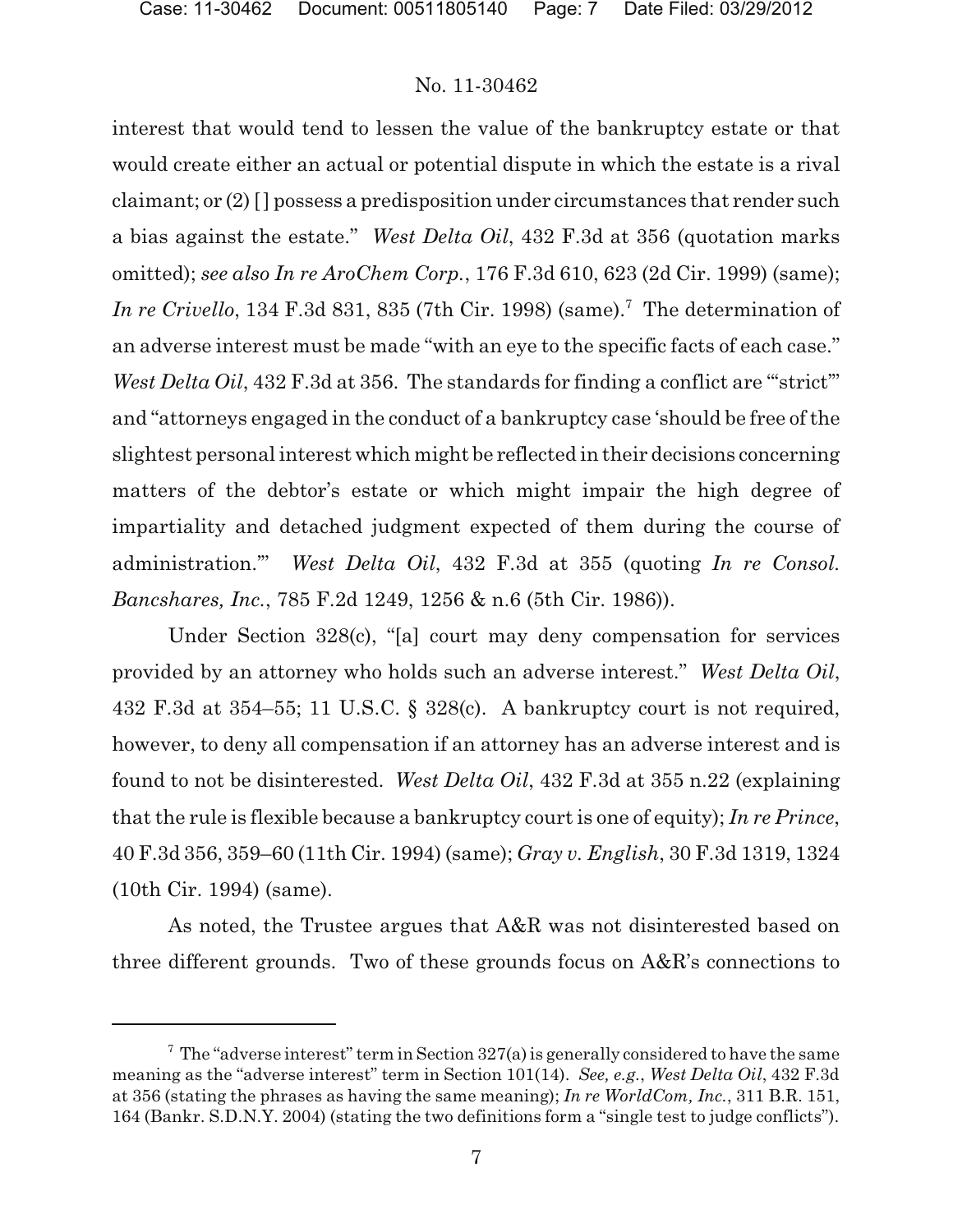GCA and we will consider them together. The most troubling aspect of A&R's relationship to GCA is obviously GCA's payment of the bankruptcy retainer. Courts have taken two approaches when deciding if payment of a bankruptcy retainer by a third-party is a disqualifying interest. Some courts have found that payment of a retainer by a third party is a per se disqualification, while other courts have held that the totality of the circumstances surrounding the retainer payment must be scrutinized before deciding if a disqualifying conflict exists. *See In re Lotus Props. LP*, 200 B.R. 388, 391–96 (Bankr. C.D. Cal. 1996) (explaining both approaches).

Although we have not formally adopted a test in this Circuit, we find that the per se approach is inconsistent with our decision in *West Delta Oil*. In that decision, we stated that the existence of a conflict should be determined "with an eye to the specific facts of each case." *West Delta Oil*, 432 F.3d at 356; *see also In re Harold & Williams Dev. Co.*, 977 F.2d 906, 909–10 (4th Cir. 1992) (stating that judicially created per se rules for disqualifications are usually not appropriate). Thus, we now adopt the totality of the circumstances approach for deciding whether third-party payment of a retainer creates a disqualifying interest. <sup>9</sup>

*See also In re Rabex Amuru of N.C., Inc.*, 198 B.R. 892, 895–96 (Bankr. M.D.N.C. <sup>8</sup> 1996) (stating that per se rule regarding retainer payment conflicts with notion that an adverse interest is supposed to be a case-specific determination).

<sup>&</sup>lt;sup>9</sup> See In re 7677 E. Berry Ave. Assocs., L.P., 419 B.R. 833, 844 (Bankr. D. Colo. 2009) (adopting totality test and characterizing it as the majority approach); *Lotus Props.*, 200 B.R. at 392–95 (adopting totality approach); *In re Mo. Mining, Inc.*, 186 B.R. 946, 948–50 (Bankr. W.D. Mo. 1995) (same); *In re Kelton*, 109 B.R. 641, 644–58 (Bankr. D.Vt. 1989) (same). Some of the cases applying the totality approach set forth specific multi-factor tests to be used when judging if the retainer payment rises to the level of a disqualifying interest. *See, e.g.*, *Kelton*, 109 B.R. at 658 (stating multi-factor test); *Missouri Mining*, 186 B.R. at 949 (same) (citing *In re Olson*, 36 B.R. 74, 76 (D. Neb. 1983)). We decline to adopt a particular test, and instead, more generally instruct, consistent with *West Delta Oil*, that all of the circumstances of the representation must be considered.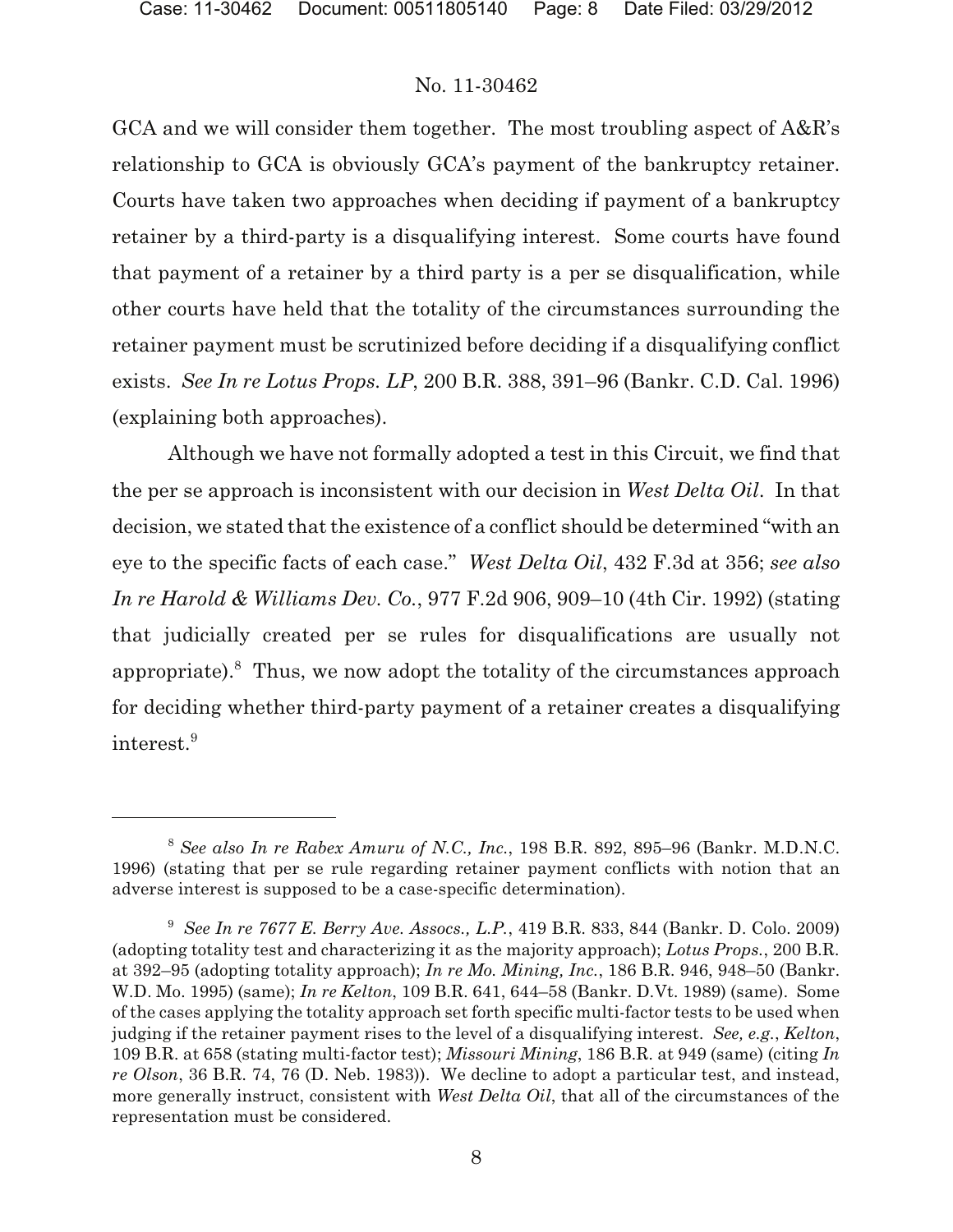The Trustee cites a number of actions taken by A&R that it argues shows that A&R felt loyalty to GCA due to the retainer. We will analyze each of these occurrences. First, the Trustee argues that A&R's role in negotiating the prepetition lock-up agreement shows A&R's loyalty to GCA. It is undisputed that A&R acted as the debtors' counsel during the pre-petition negotiations with GCA. It is not clear, however, how A&R's role in this negotiation evidences any divided loyalties. It is common for a law firm to help its client negotiate a prepetition agreement with a creditor and the bankruptcy process encourages such voluntary settlements.

The Trustee also argues that A&R believed that it was bound by the retainer payment to favor GCA's claims. Loyalty to a third-party due to the payment of a retainer would obviously render a party not disinterested. *See In re Big Rivers Elec. Corp.*, 355 F.3d 415, 434 (6th Cir. 2004) (stating that a professional would not be disinterested if payment by creditor was linked to providing favorable result to that creditor). There is some evidence in the record showing that A&R discussed submitting bankruptcy plans that were favorable to GCA. However, the evidence supporting the Trustee's contentions on this point can also be interpreted as simply showing that A&R was aware that confirmation of a plan would require GCA's support, and that the proposed plan must, therefore, be acceptable to GCA. The bankruptcy court found that the record more fairly supported this legitimate inference. We are in a poor position to second-guess that factual judgment, and we now hold that this factual finding is not clear error. *United States v. Casteneda*, 951 F.2d 44, 47 (5th Cir. 1992) (stating that where "two permissible views of the evidence are presented, the district court's choice between them cannot be clearly erroneous.").

Third, the Trustee argues that A&R's divided loyalties are evidenced by its decision not to litigate GCA's secured claim. GCA's secured claim was based on its lien on AIPK's shares and on the assignment of CGC dividends from AIPK.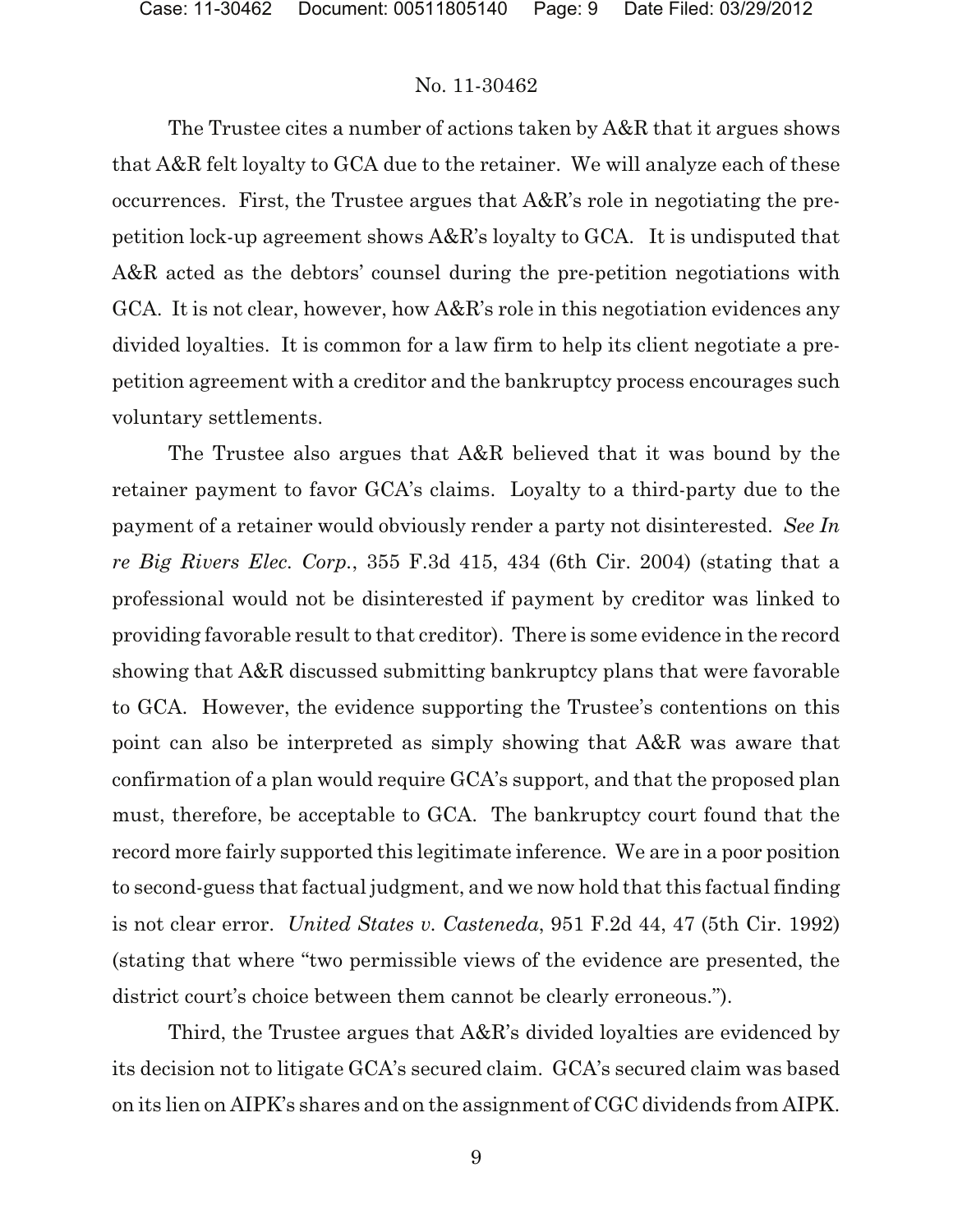Although there are grounds for questioning A&R's decision on this point, the testimony at trial indicated that A&R considered whether to dispute these claims and decided that the costs of litigation were not in the best interests of the estate, particularly given that the debtors were already litigating Halifax's claims. In its analysis, the bankruptcy court considered the same arguments as are currently presented on appeal, and it found that there was no evidence that A&R's decision was affected by loyalty to GCA. Again, this factual finding is supported by evidence in the record and it is, therefore, not clearly erroneous. *See Fairley v. Hattiesburg, Miss.*, 584 F.3d 660, 673 (5th Cir. 2009) ("'If the district court's account of the evidence is plausible in light of the record viewed in its entirety, the court of appeals may not reverse . . .'" (quoting *Anderson v. City of Bessemer*, 470 U.S. 564, 573 (1985)).

Finally, and most suspiciously, the Trustee offers evidence showing that A&R drafted a motion for relief from stay on behalf of GCA during the bankruptcy. The bankruptcy court found, however, that this letter did not evidence any favoritism or loyalty to GCA. Instead, the bankruptcy court credited testimony from Dean Ferguson, who was A&R's lead attorney on the bankruptcy, that A&R prepared the draft as part of a strategy to help overcome a stalemate in negotiations between GCA and the Equity Committee. Even though the circumstances surrounding the drafting of this motion are strange, we again hold that the bankruptcy court's factual findings on this issue are not clearly erroneous. Ferguson's explanation for the drafting is reasonable, and the bankruptcy court did not err in crediting his testimony on this point. *See Fairley*, 584 F.3d at 673. Thus, we find that this evidence does not show that A&R's loyalty to the debtors was compromised.

Overall, given the factual findings made below, we agree with the bankruptcy court that GCA's payment of the retainer did not create an adverse interest or show that A&R was not disinterested. The facts of this case are not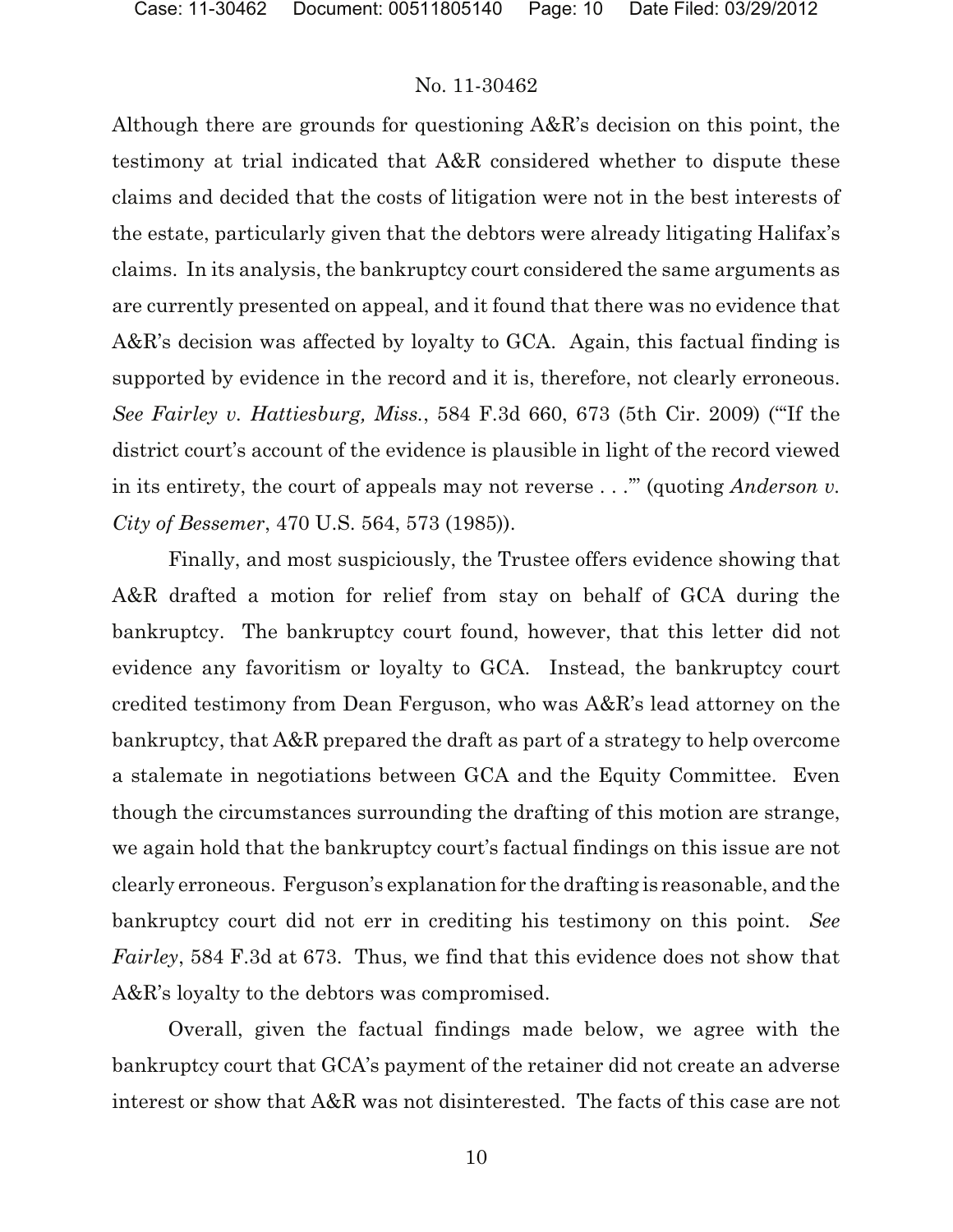nearly as egregious as those in *West Delta Oil*, where we found that special counsel for the debtor had an adverse interest because they were actively plotting to harm the estate for their own benefit. 432 F.3d at 357–58. In that case, the attorneys for the debtor attempted to surreptitiously purchase the debtor though an outside investor, while also suppressing other bids to artificially depress the purchase price. *Id.* at 349–53. We held that disgorgement of all fees was required due to the profound nature of the conflict. *Id.* at 358. While some of the actions of A&R appear suspicious, this case does not present a totality of the circumstances as egregious as *West Delta Oil*, and we agree with the bankruptcy court that the relationship between GCA and A&R does not rise to the level of a disqualifying conflict requiring the disgorgement of fees. *See AroChem*, 176 F.3d at 628 (stating that a bankruptcy court's conclusions on a conflict of interest should be accorded deference); *In re Martin*, 817 F.2d 175, 182 (1st Cir. 1987) (same). Here, unlike in that case, there is no evidence that A&R took action contrary to the interests of the estate or gave legal advice that was colored by loyalty to a third party. Accordingly, we decline to reverse the bankruptcy court's ruling on this issue.

In addition to A&R's relationship to GCA, the Trustee separately argues that A&R possessed a disqualifying interest because of its previous representations of the debtors. Specifically, the Trustee argues that A&R's role in the Bridge transaction prevented it from offering objective legal advice to the debtors. The bankruptcy court found that A&R did not have a conflict because A&R's role in these transactions was limited to a neutral escrow agent.

In January 2004, AIPK transferred eighty-five percent of its shares of CGC to Bridge in exchange for \$5 million. A significant portion of the sale price was used to pay the wages and benefits of AIPC's officers. The bankruptcy court's determination that A&R's role was limited to a neutral escrow agent is incorrect based on the testimony at trial. Rather, the testimony showed that A&R, in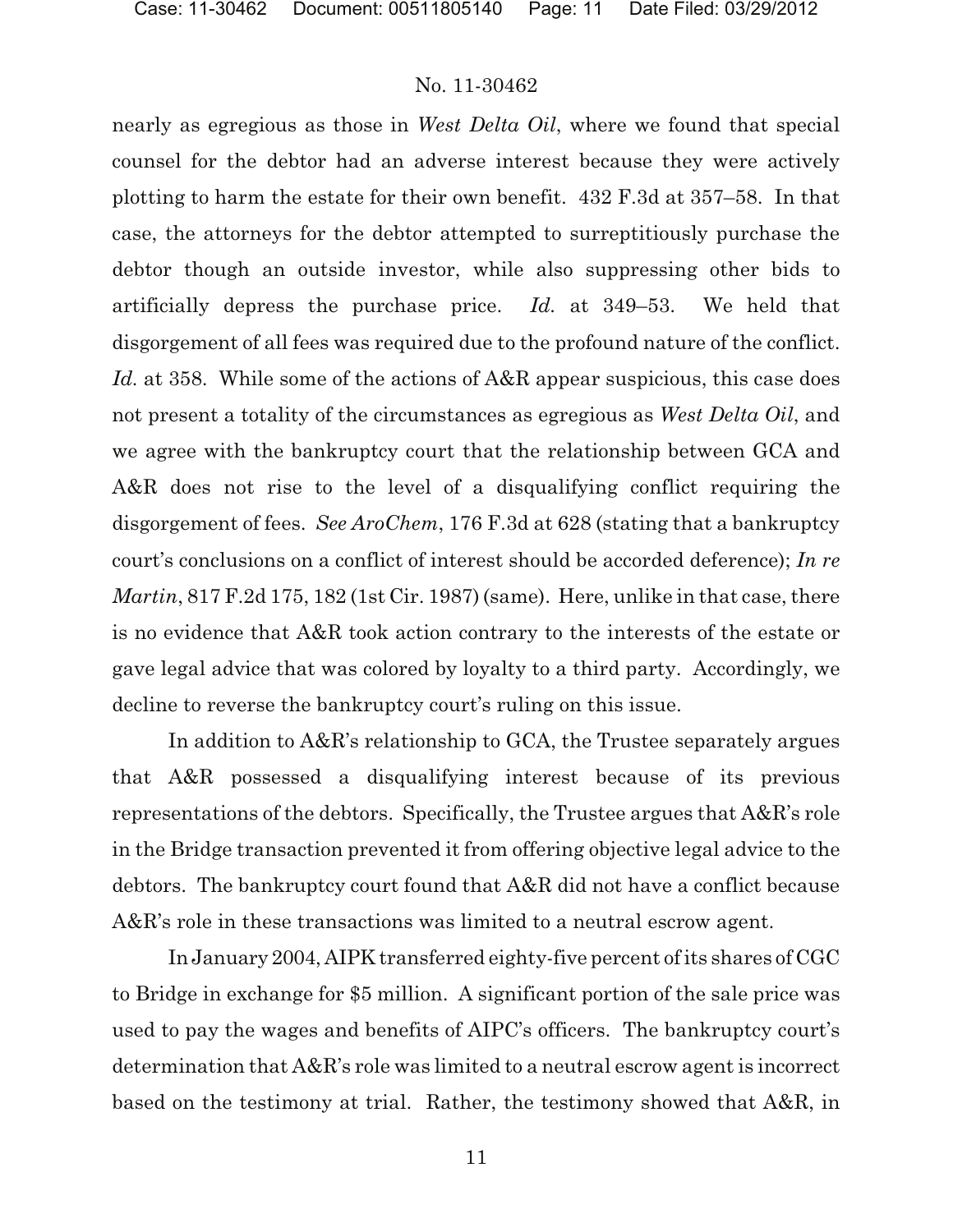addition to acting as an escrow agent, also advised AIPC on the accounting treatment of these payments, and counseled AIPC that the payments should be labeled "retention payments for future services." Given this factual error, we must now, therefore, determine whether A&R's legal advice on these payments created a disqualifying conflict.

Although under Section 1107(b) of the bankruptcy code, a professional "is not disqualified for employment under section 327 of this title by a debtor in possession solely because of such person's employment by or representation of the debtor before the commencement of the case," 11 U.S.C. § 1107(b), courts have held that the nature of the representation can still create a disqualifying conflict under Section 327(a), such as where the attorney may be required to review his own legal work in the course of the bankruptcy action. *See, e.g.*, *In re Ressler Hardwoods & Flooring, Inc.*, 2010 WL 2342497, at \*6–7 (Bankr. M.D. Pa. June 8, 2010); *In re Granite Sheet Metal Works, Inc.*, 159 B.R. 840, 841–49 (Bankr. S.D. Ill. 1993).We agree with these cases that earlier legal work can require disqualification of counsel under certain circumstances. *See West Delta Oil*, 432 F.3d at 355 (stating that an attorney should be free from the "slightest personal interest which might be reflected in their decisions concerning matters of the debtor's estate or which might impair the high degree of impartiality and detached judgment expected of them . . . ." (quotation marks omitted)).

Although recognizing such conflict is possible, we do not think that the record supports finding one here. As noted by the Trustee, the wages and benefits paid to AIPC's officers and directors may have been avoidable because they were paid close in time to the bankruptcy filing. Nonetheless, the Trustee points to no evidence in the record indicating that A&R's advice on the treatment of these claims was clouded. Instead, the record shows that A&R counseled against disputing these claims because, in its judgment, the potential benefit to the estate was outweighed by the expense of litigating the claims. Although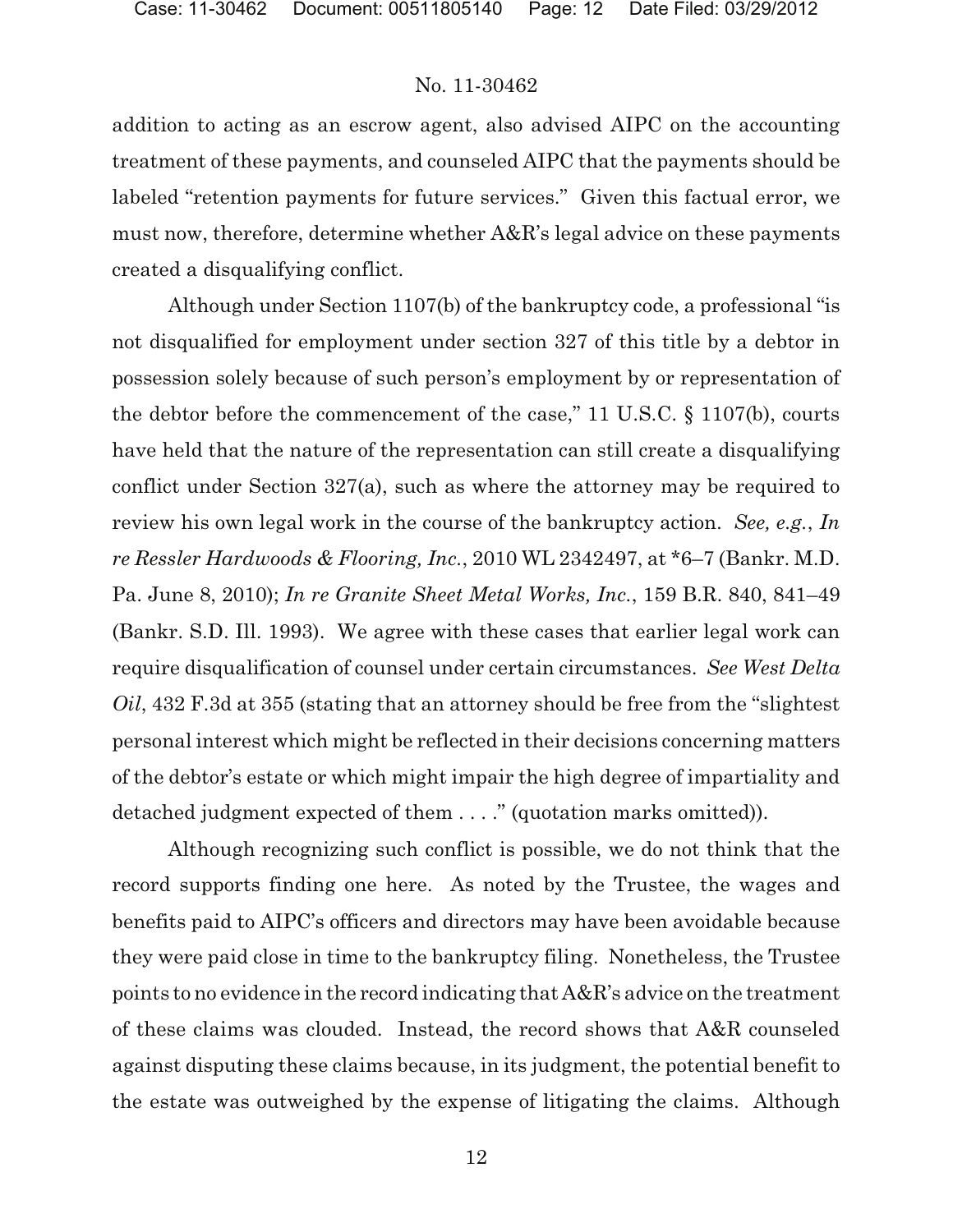obviously not ideal or best practice, A&R's previous relationship to the debtors is also insufficient to constitute a disqualifying interest.

# **B. Sanction for Failure to Make Adequate Disclosures**

The Trustee also challenges the bankruptcy court's ruling that \$135,000 was an appropriate sanction for A&R's violation of Bankruptcy Rule of Procedure 2014(a). After finding that there was not a disqualifying conflict, the bankruptcy court found that A&R had failed to make adequate disclosures under Bankruptcy Rule 2014(a) of the source of its retainer and of its previous relationship with the debtors. The bankruptcy court found, however, that none of these disclosure errors were intentional and that no harm or prejudice to the estate or creditors resulted. The court ordered a sanction of \$135,000, or approximately twenty percent of the total fees awarded to  $A&R.^{10}$  On appeal, the Trustee argues that all compensation should have been disgorged.

"Federal Rule of Bankruptcy Procedure 2014(a) requires any professional applying for employment to set forth 'to the best of the applicant's knowledge' all known connections of the applicant with the 'debtor, creditors, or any other party in interest, their respective attorneys and accountants, the United States trustee, or any person employed in the office of the United States trustee.'" *West Delta Oil*, 432 F.3d at 355 (quoting Fed. R. Bankr. P. 2014(a)). The disclosure requirements of Rule 2014(a) are broader than the rules governing disqualification, and an applicant must disclose all connections regardless of whether they are sufficient to rise to the level of a disqualifying interest under Section 327(a). *See In re Cornerstone Prods., Inc.*, 416 B.R. 591, 608 (Bankr. E.D. Tex. 2008) (stating that "all" connections must be disclosed); *In re Leslie Fay Cos.,* 175 B.R. 525, 533 (Bankr. S.D.N.Y. 1994) (same).

 $10$  The district court also found no error in this ruling.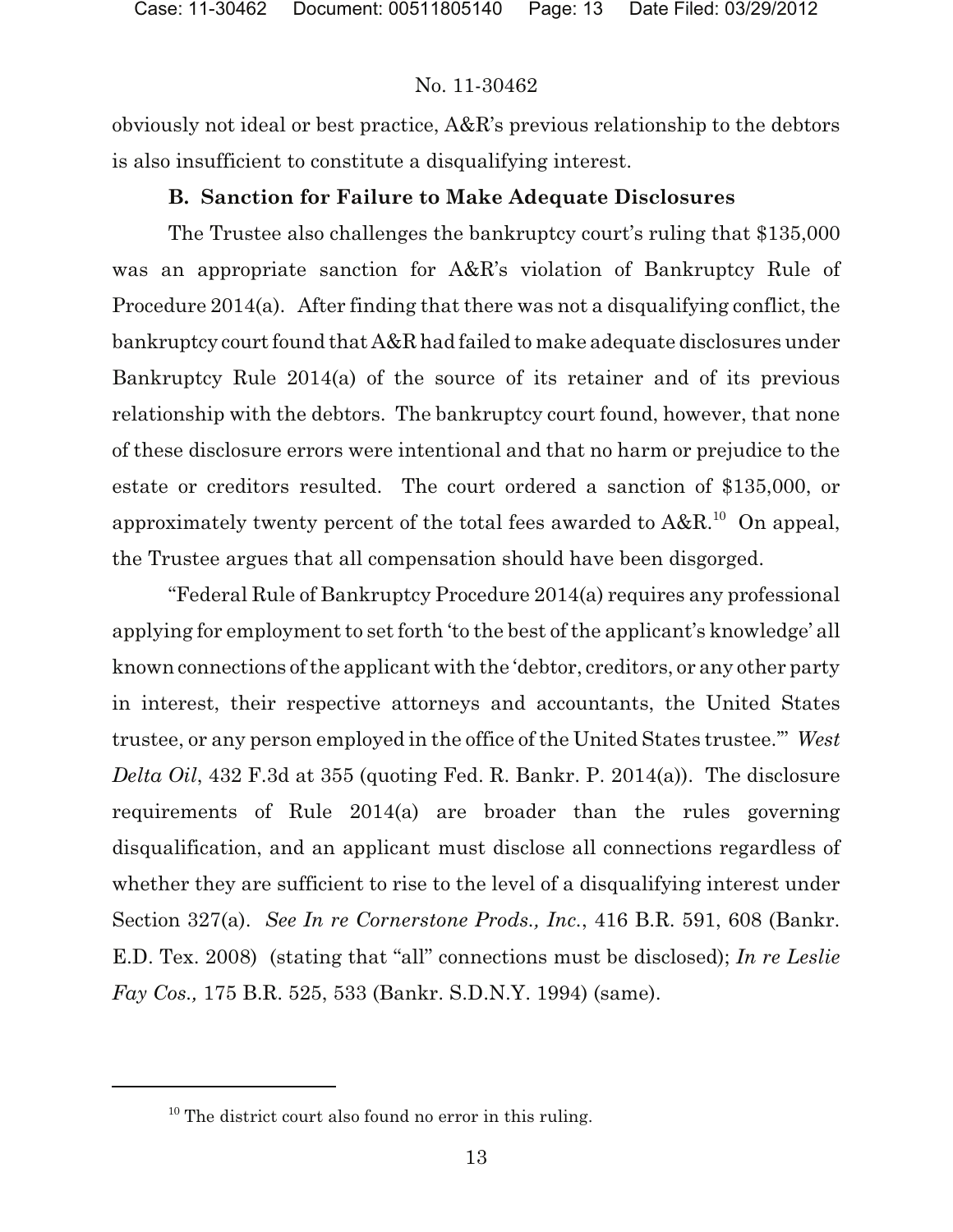Courts may deny all compensation to professionals who fail to make adequate disclosure, and "counsel who fail to disclose timely and completely their connections proceed at their own risk because failure to disclose is sufficient grounds to revoke an employment order and deny compensation." *West Delta Oil*, 432 F.3d at 355 (quotation marks omitted); *see also Rome v. Braunstein*, 19 F.3d 54, 59–60 (1st Cir. 1994) ("Absent the spontaneous, timely and complete disclosure required by section 327(a) and [Rule] 2014(a), court-appointed counsel proceed *at their own risk*."). In determining an appropriate sanction, an important consideration is whether the failure was intentional. *Crivello*, 134 F.3d at 839 (stating that "a bankruptcy court should punish a willful failure to disclose the connections . . . as severely as an attempt to put forth a fraud on the court."). We review a bankruptcy court's decision to impose sanctions for abuse of discretion. *West Delta Oil*, 432 F.3d at 358.

The Trustee argues on appeal that the bankruptcy court erred in finding that the disclosure errors were unintentional, arguing that the failure must have been intentional because of the number of times that A&R failed to disclose its relationships to the debtors and GCA. The Trustee is correct that A&R had many opportunities to make full disclosure. Nonetheless, evidence in the record shows that attorneys at A&R believed full disclosure had been made in their employment application, and that the initial disclosure failure was the result of negligence. The testimony at trial indicates the items that were disclosed were compiled by an associate with little or no bankruptcy experience, that they were then listed in the application without verification by Dean Ferguson, and that the application was signed and filed by another attorney with no additional review. Additionally, later email correspondence between Dean Ferguson and another attorney also supports the conclusion that the disclosure errors were inadvertent.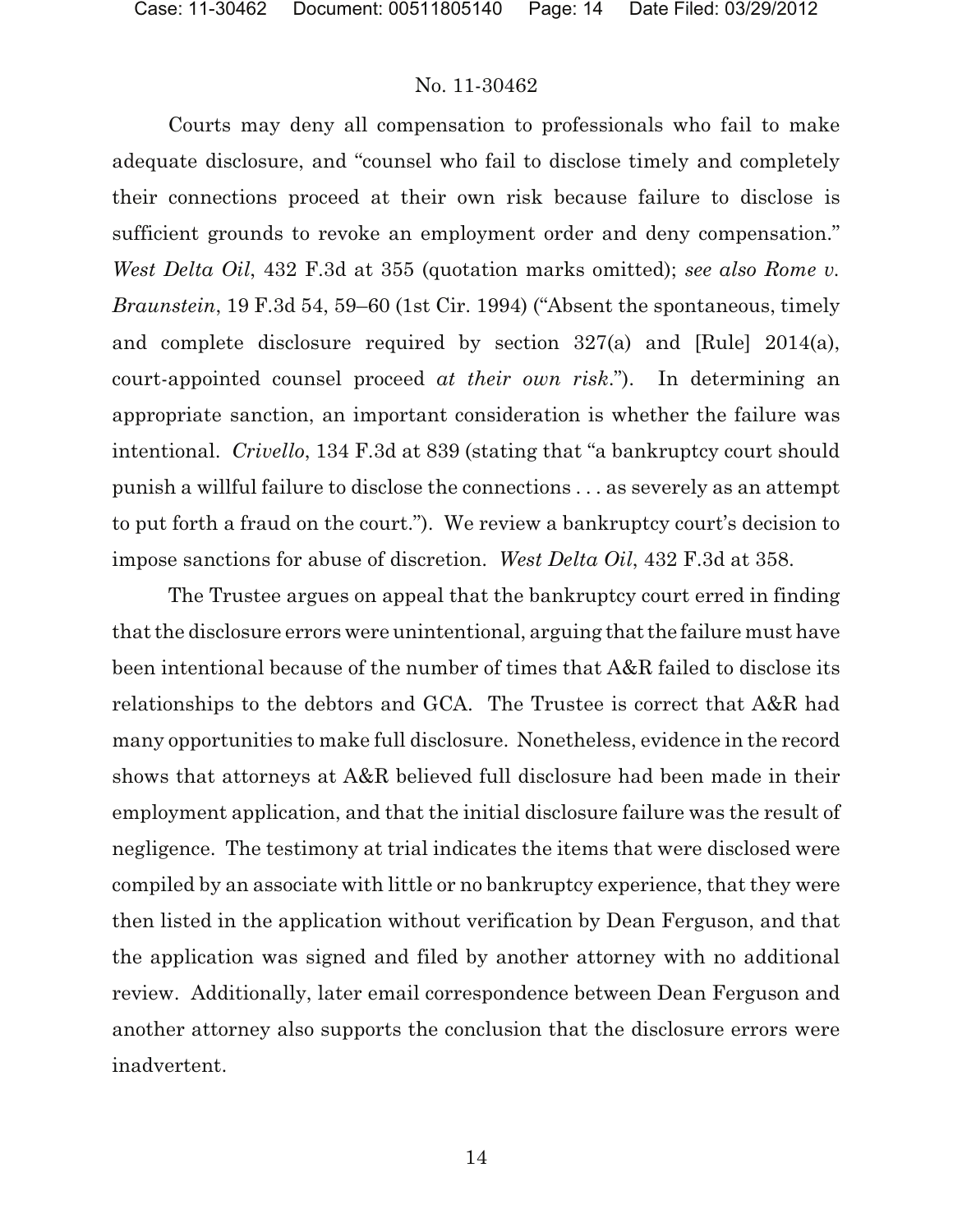Given that the bankruptcy court's factual findings are reasonable based on the record, we conclude that bankruptcy court did not commit clear error. *See United States v. Trujillo*, 502 F.3d 353, 356 (5th Cir. 2007) (factual findings are not clear error if they are "plausible in light of the record as a whole"). Accordingly, we hold that the bankruptcy court was acting well within its discretion in ordering disgorgement of only a portion of the retainer. *See West Delta Oil*, 432 F.3d at 355 n.22 (stating that review of sanctions is for abuse of discretion); *In re Cook*, 223 B.R. 782, 794 (B.A.P. 10th Cir. 1998) (same).

### **C. Denial of Leave to Amend**

Finally, the Trustee argues that the bankruptcy court abused its discretion when it denied in part his motion for leave to file a third amended complaint.<sup>11</sup> In the motion to file a third amended complaint, the Trustee sought to add much broader claims for fraud, fraudulent inducement, conspiracy, and breach of duty. The Trustee claimed that he discovered three new documents that were previously unavailable. The bankruptcy court denied in part and granted in part the motion, allowing the breach of duty claim, but not the fraud-based claims.

We review a decision to deny leave to amend under Federal Rule of Civil Procedure 15(a) for abuse of discretion. *Gentilello*, 627 F.3d at 546; Fed. R. Civ. P. 15(a). When considering whether to allow amendment, a court should consider factors such as "undue delay, bad faith or dilatory motive on the part of the movant, repeated failure to cure deficiencies by amendments previously allowed, undue prejudice to the opposing party, and futility of amendment." *In re Southmark*, 88 F.3d 311, 315 (5th Cir. 1996).

We hold that the bankruptcy court's decision to deny the amendment was not an abuse of discretion. The Trustee's unexplained delay in bringing these claims weighs in favor of finding that the denial of amendment was proper. *See*

 $11$  By this time, Robbye Waldron had replaced Jason Searcy as Trustee.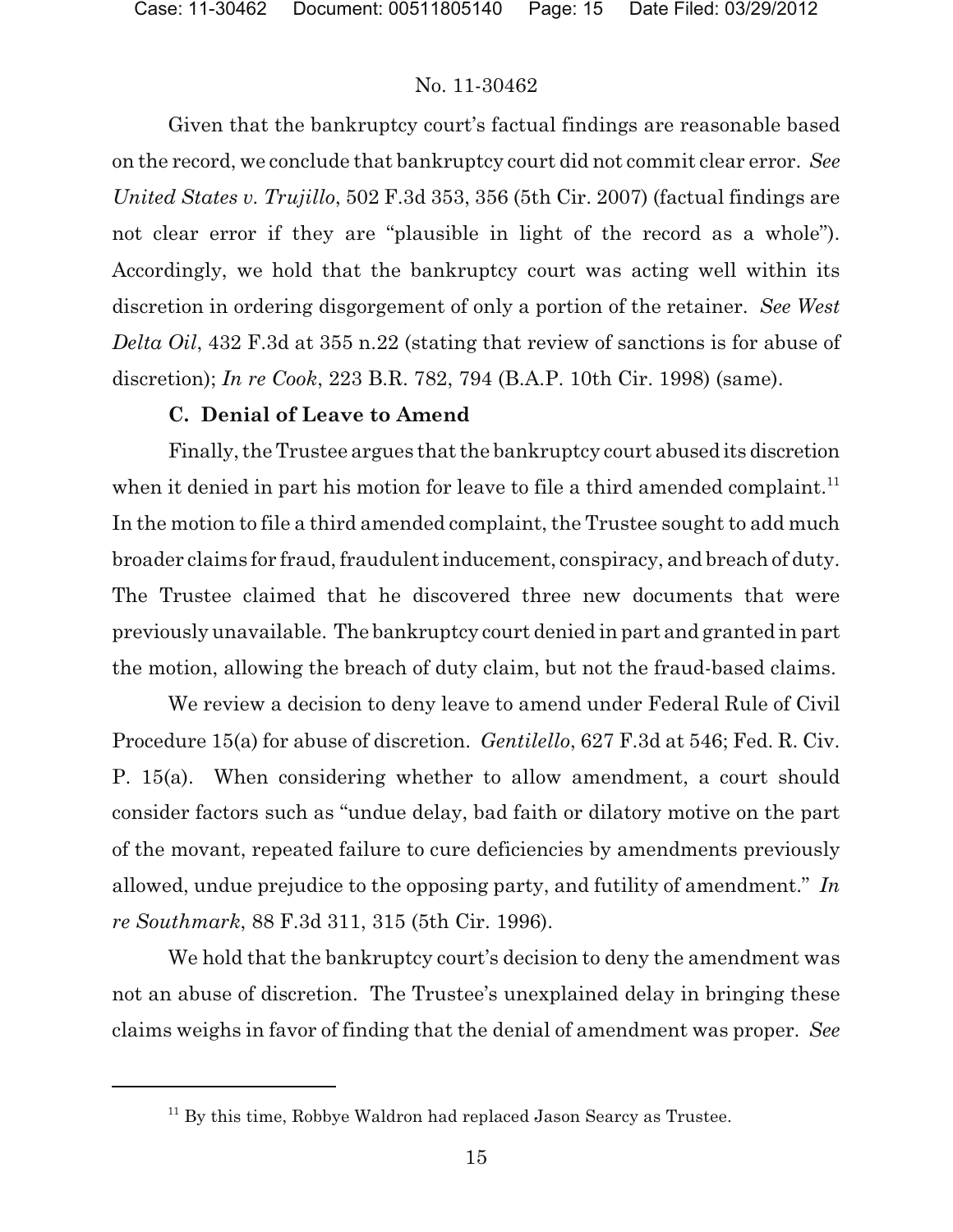*Rosenzweig v. Azurix Corp.*, 332 F.3d 854, 865 (5th Cir. 2003) (stating that a "litigant's failure to assert a claim as soon as he could have is properly a factor to be considered in deciding whether to grant leave to amend," although noting the litigant should not be "punished" for not presenting a claim as "promptly as possible" (quotation marks and citation omitted)). The "newly" discovered documents in this case had actually been available to the Appellants for a significant amount of time.<sup>12</sup> Other than noting that the current Trustee was appointed somewhat recently, and pointing to the complexity and length of the record, the Appellant offers little explanation for waiting to assert these claims.

Similarly, the newly added fraud claims would have dramatically altered the subject matter of the suit at a late juncture. A court is often justified in denying a motion for leave to amend when it would "fundamentally alter the nature of the case." *Mayeaux v. La. Health Serv. & Indem. Co.*, 376 F.3d 420, 427 (5th Cir. 2004). As it stood, this suit was a fairly limited action to determine whether A&R possessed a disqualifying conflict of interest, and potentially, the amount of disgorgement. The fraud claims would not have been factually similar to the disgorgement claim and they likely would have required expansive discovery and litigation, thereby delaying resolution of the case. Accordingly, we hold that the bankruptcy court did not abuse its discretion in denying in part the motion for leave to file a third amended complaint. *See Lozano v. Ocwen Fed. Bank, FSB*, 489 F.3d 636, 644 (5th Cir. 2007) (affirming denial of motion to amend where plaintiff was not diligent in asserting claim for fraud and had failed to take advantage of earlier opportunities to amend); *Smith v. EMC Corp.*,

 $12$  The first two documents—copies of the consent agreement between GCA and AIPC, and the Dividend Assignment—were actually available throughout the entire adversary proceeding and were also known to the Equity Committee during the underlying bankruptcy action. The third document—an email from Dean Ferguson to other lawyers at A&R—was admitted over a year earlier, and it had been submitted to the court by the Trustee in opposition to Appellee's motion for partial summary judgment. Thus, the grounds for this claim were actually known to the Appellant for at least a year, and likely for much longer.